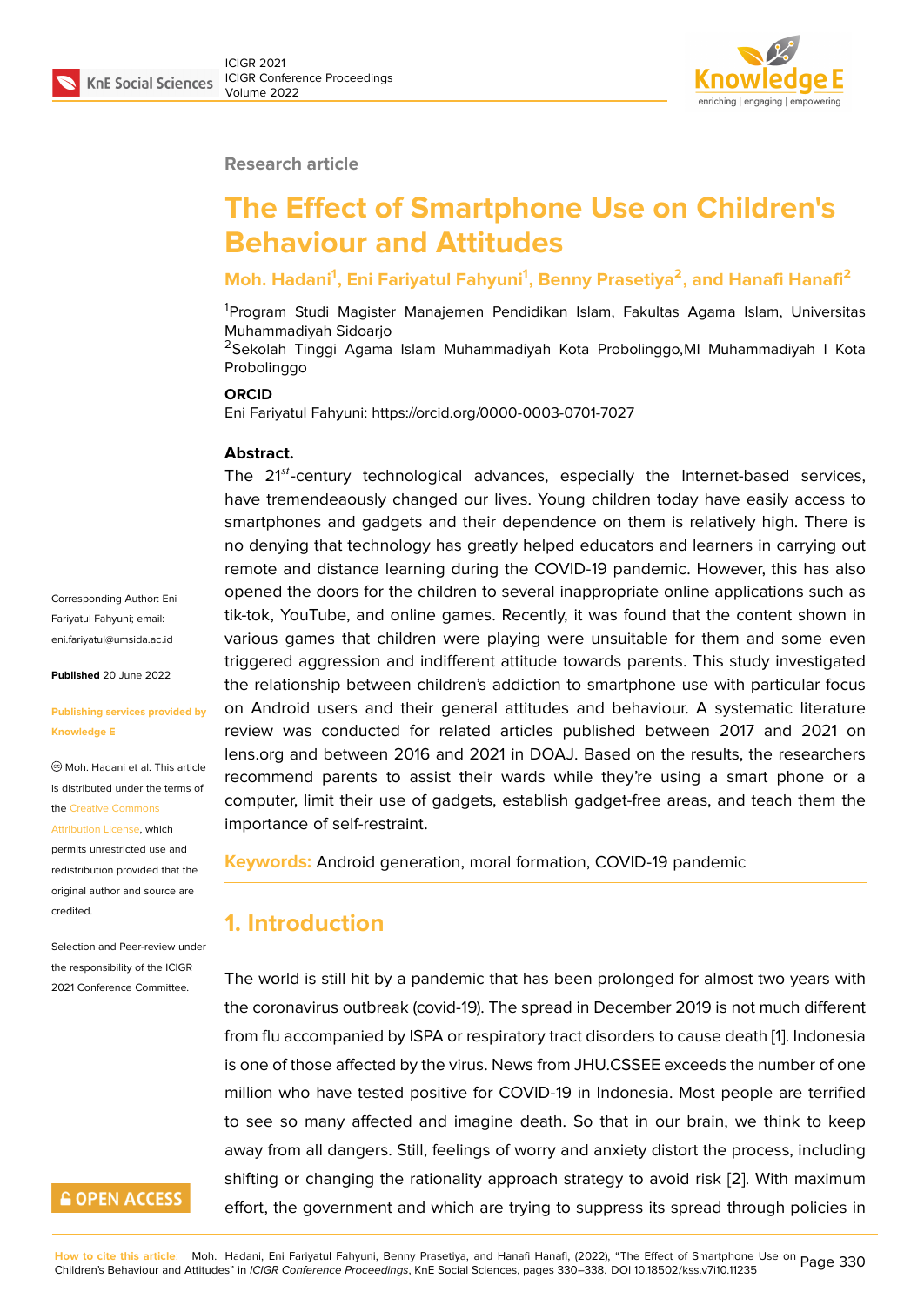overcoming the pandemic by [3]. Temporary closure of places of worship, educational institutions, trade, entertainment venues, recreation areas that have the potential for crowds, social distancing [4]. The COVID-19 pandemic has significantly impacted several fields, including the world of ed[uc](#page-6-2)ation and industry. Changes in learning from traditional to digital, all felt by many parties from students and parents, teachers and principals. The government has giv[en](#page-6-3) rules for Work From Home, physical distancing, schooling from home from Early Childhood Education to Universities, making all activities carried out remotely or online at an unspecified time in an effort to reduce the spread of the virus in children. Temporarily closing educational institutions and other public spaces is a mitigation measure that effectively implements social distancing [5].

During a pandemic like this, Android devices or smartphones have a significant role to support daily activities [6]. We can find any information on smartphones via the available internet network [7] [8].

Many people realize that the presence of technology cannot replace the role of the educator in learni[ng](#page-7-0) and the formation of identity in children's character. With online education [or](#page-7-1) [au](#page-7-2)tomatic distance learning, children and parents must master and understand the use of Android. In not too long, children can quickly master Android and are free to access it [11] and roam the virtual world [9]. Children no longer focus on learning, feel lazy because they feel bored in dealing with it, and are more active in trying other more exciting features and applications. Children spend more time playing online digital games [12] [or](#page-7-3) video games [13], tick-tock, [mo](#page-7-4)vies and websites that are inappropriate to watch, so it is undeniable that what they see or hear will be imitated by children. Children are more individualistic, including no longer being sensitive to the surrounding envir[on](#page-7-5)ment. Even gettin[g a](#page-7-6)dvice is reluctant to listen. The effect on children's behaviour and the character appears to be shifting. Society is experiencing a moral crisis [9] [10]. Psychosocially it will require individual and further attention, especially in using gadgets or Android [14] and how to find patterns to shape children's morals.

### **2. Methode**

To complement this research, we collected journal articles from the lens.org, Sinta 1 and DOAJ sites. By using the keywords android generation, moral formation, and the covid pandemic to be able to document and review all articles. The articles that have been collected closely with keywords are 29 articles published in the period 2016 to 2021. In the next stage, the researcher categorizes articles related to the android generation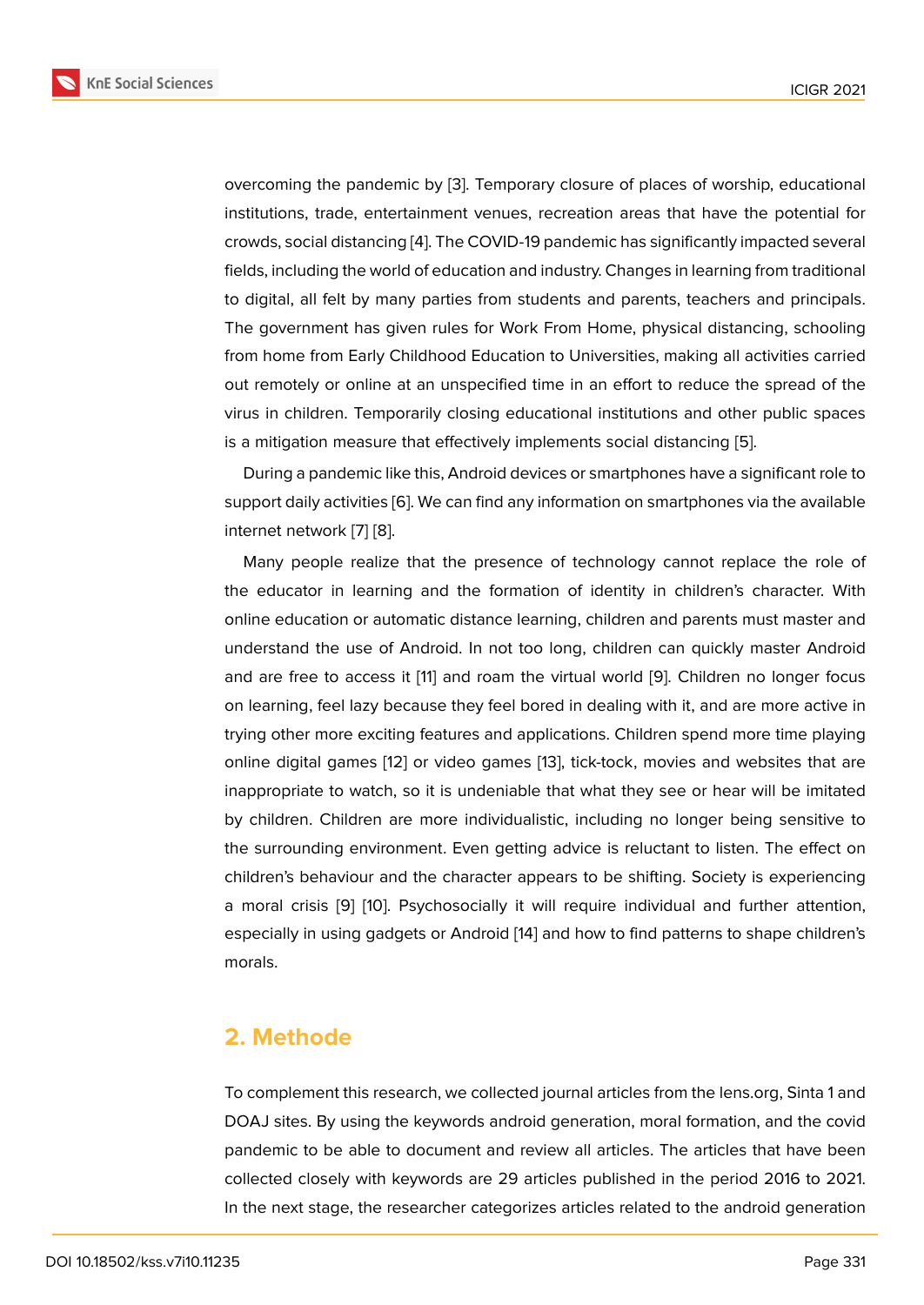in shaping morals again after the covid pandemic, then for new literature, and the work of developers in several fields. From a systematic review the methodology has been adopted depicted in Figure 1.



**Figure** 1: Systematic Overview of Prisms.

There are phases of the research methodology as follows:

1. Step 1 (identification): found 842 articles using several keywords: "moral + Education" and the second "moral + ambition."

2. Step 2 (Screening): From the first screening, approximately 48.49% of the first stage papers were found to be irrelevant (408) because they were out of context or scope. In the next stage, a more focused search can be done by using a combination of more specific keywords, namely "moral formation" + education, and "child morale" + ambition.

3. Step 3 (Eligibility): The result of 842 is reduced to 408 by analyzing the abstract from the document. Relevant studies to be maintained.

4. Step 4 (Inclusive): the remaining (156) in the present paper in a structured and systematically recorded format. It has now been read, and the final weeding process removed all but 29 papers.

5. Step 5 (profile creation): 29 sources that are considered relevant to be profiled with the research topic and stored for analysis have been detailed in the table.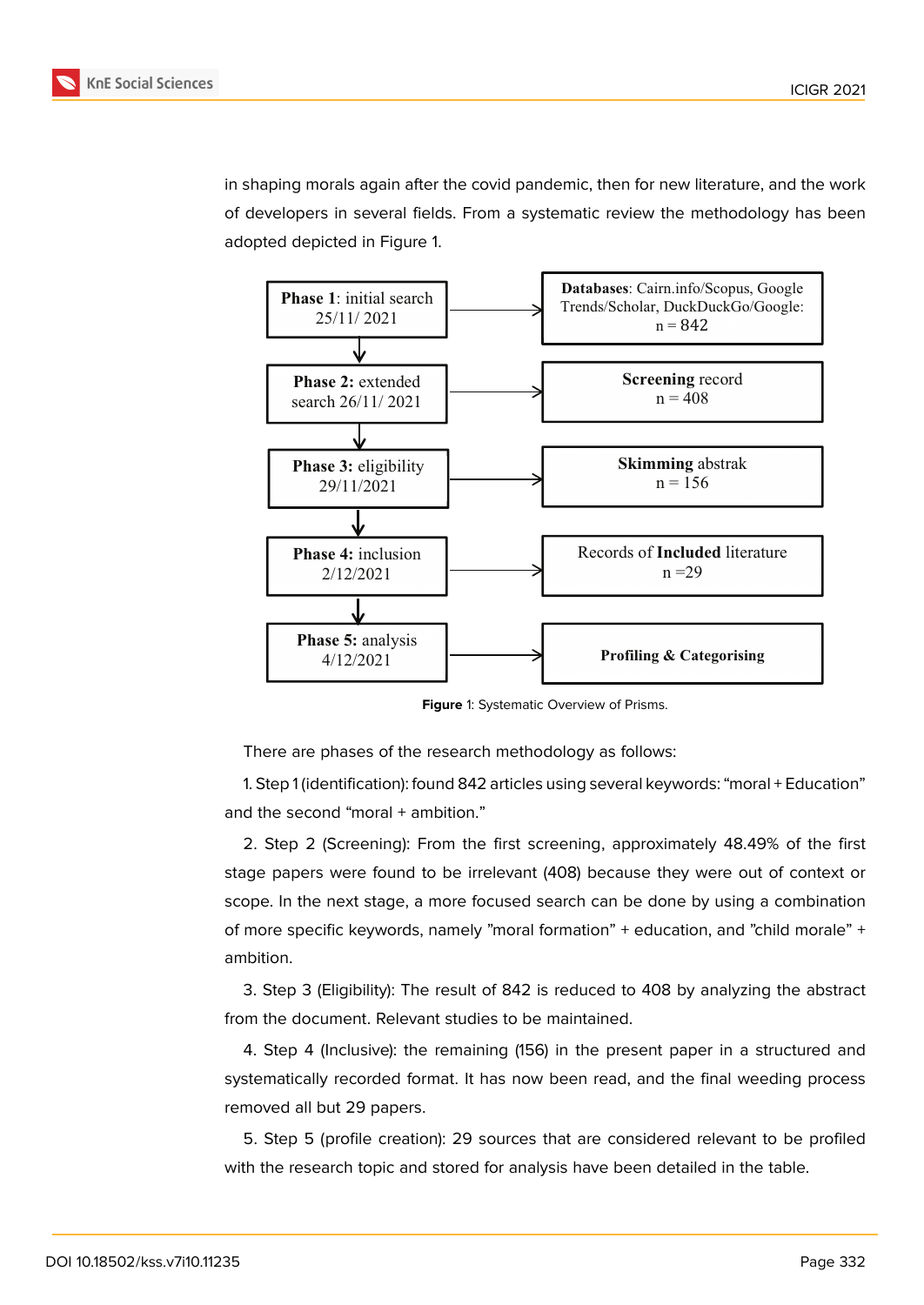### **3. Finding and discussion**

Through the journey of the pandemic to date, it has had a huge impact on education in Indonesia; all activities in schools were forced to be closed or stopped, from faceto-face to be replaced with PJJ (Distance Learning). PJJ must be done by children by accessing the internet at any time in a short period. The use of the internet is expected to facilitate the online teaching and learning process. The distance learning process has a positive impact, namely encouraging children to learn independently and use the relationship between parents and children [15] [16] .

In addition, PJJ has a negative impact in the form of threats to children who are easily influenced by video games or online games. Childhood and adolescence are indeed in an unstable phase and tend to imitate [wh](#page-7-7)a[t th](#page-7-8)ey see or hear. They play tick-tock, dance, often ignore parental orders and advice, and are prone to children being loud [17], talking dirty, getting angry quickly, don't care about their environment [7], lots of content that is inappropriate for children to watch. Or teenagers. Media access has a relationship with the risk of sexual experimentation with teenagers [7].

[A](#page-7-9)ccording to Nahar at Akurat. Co (2020), children have no intention of tryin[g n](#page-7-1)egative things on the internet. But they are still influenced by the content and indirectly lead them to negative actions[18]. So, it is necessary for the family to play [a](#page-7-1) role in prevention efforts by assisting when PJJ takes place and can help children complete learning tasks [19]. Thus the child does not act outside the wishes of parents and teachers.

Based on a search en[gin](#page-8-0)e related to the moral formation of the android generation of children after the pandemic, they found the following articles:

[W](#page-8-1)e obtained the 29 journals above from lens.org by grouping them according to existing keywords, that :

1. Android + generation,

- 2. moral + formation,
- 3. pandemic covid.

There are stand-alone discussions related to keywords, namely:

- 1. About Android and the like [16] [17] [21] [25] [26]
- 2. About Morals [18] [28 [29]
- 3. Covid pandemic [2] [3] [10] [[7\] \[](#page-7-8)2[1\] \[](#page-7-9)2[2\]](#page-8-2)
- 4. As for other j[our](#page-8-0)nals, [the](#page-8-3)re is a strong connection between Android, Moral and Pandemic. [1] [4] [[5\]](#page-6-1) [[6\]](#page-6-2) [[8\]](#page-7-10) [[9\]](#page-7-1) [1[1\] \[](#page-8-2)1[2\] \[1](#page-8-4)3] [14] [15] [19] [20] [23] [24] [27]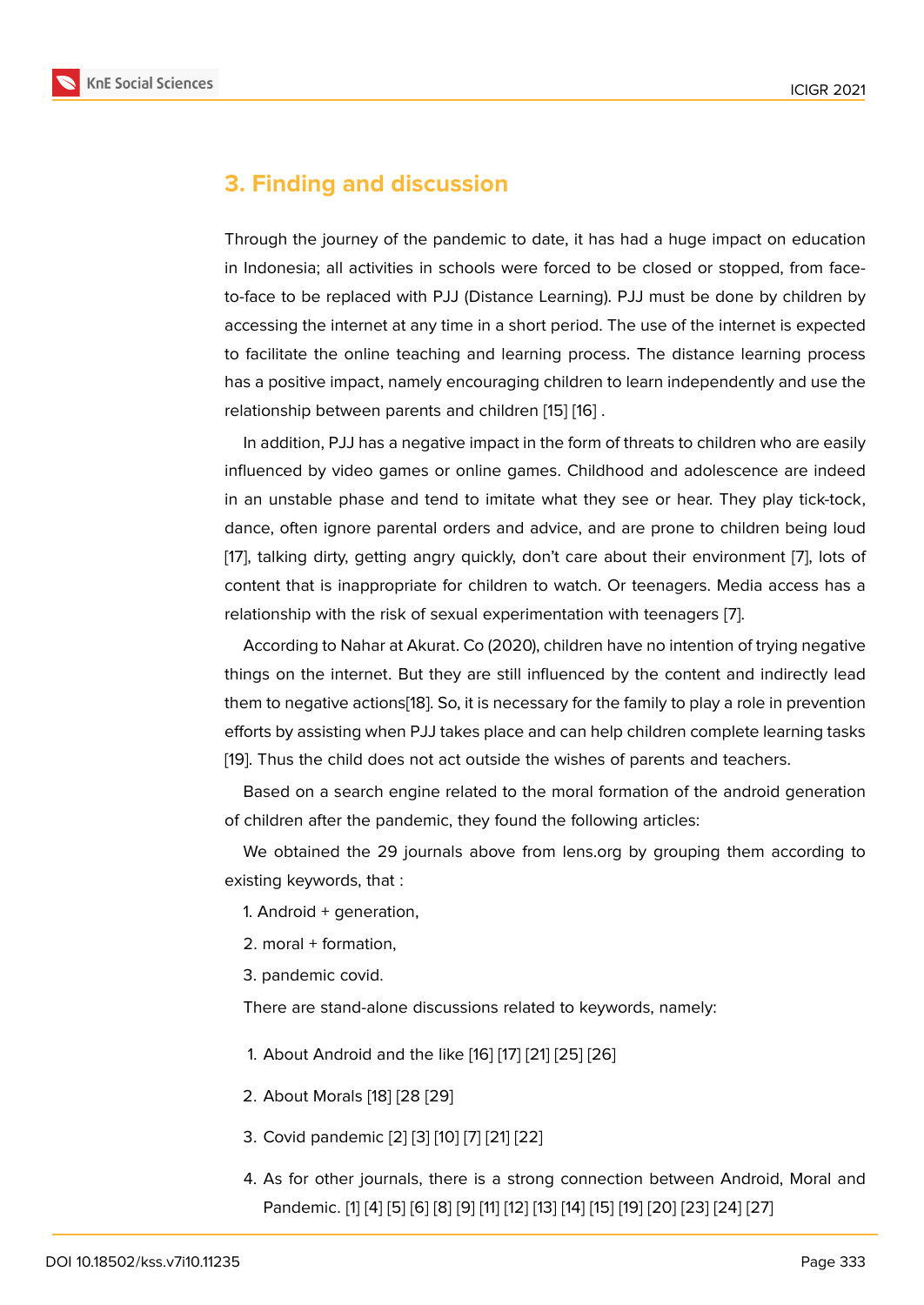Table 1: Related Search Results Articles Android generation, moral formation, pandemic covid.

| Articles Android generation, moral forma- Moral Formation Android Generation After<br>tion, pandemic covid                                                |  | the<br>Pandemic |
|-----------------------------------------------------------------------------------------------------------------------------------------------------------|--|-----------------|
| "Effect Of Institutional And Pandemic Influence"<br>On Selecting Engineering Institutions Under<br>The COVID-19 Pandemic Situation"[3]                    |  |                 |
| Host-Based Detection And<br>Analysis<br>- Of<br>Android Malware: Implication For Privilege<br>Exploitation [6]                                            |  |                 |
| Computerized Method And System For Provid-<br>ing Customized Entertainment Content.[8]                                                                    |  |                 |
| "Automated Test Generation For Detection Of<br>Leaks In Android Applications" [9]                                                                         |  |                 |
| Theory, Measurement, And Future Research<br>Directions [21]                                                                                               |  |                 |
| Social And Technological Aspects Of Disaster<br>Resilience [22]                                                                                           |  |                 |
| Understanding Of Android-Based Robotic And<br>Game Structure [27]                                                                                         |  |                 |
| Lessons For Business, The Finance Industry<br>And Policy Makers [1]                                                                                       |  |                 |
| Epidemic Of Fear: Cause And Effect [2]                                                                                                                    |  |                 |
| "Preventing Problematic Internet Use During<br>The COVID-19 Pandemic: Consensus Guid-<br>ance [4]                                                         |  |                 |
| Pembelajaran Pada Masa Pandemi Covid-19 [5]                                                                                                               |  |                 |
| Finding My Own Way': The Lived Experience<br>Of Undergraduate Nursing Students Learning<br>Psychomotor Skills During COVID-19," [7]                       |  |                 |
| The Development Of Spiritual And Moral<br>Qualities Of The Individual As The Basis<br>For The Formation Of The Civic Position Of<br>Students [10]         |  |                 |
| Copperdroid: Automatic Reconstruction Of<br>Android Malware Behaviors," [11]                                                                              |  |                 |
| More Than Just A Trivial Pursuit [12]                                                                                                                     |  |                 |
| A Comparative Analysis Comprising 2 Years Of<br>Pre-Pandemic Data [14]                                                                                    |  |                 |
| Changing Trends In The Outpatient Dental<br>Visits During The COVID - 19 Pandemic In A<br>Tertiary Care Hospital [15]                                     |  |                 |
| A Survey On The Detection Of Android<br>Malicious Apps [16]                                                                                               |  |                 |
| Context-Aware System Service Call-Oriented<br>Symbolic Execution Of Android Framework<br>With Application To Exploit Generation [17]                      |  |                 |
| The Mediating Role Of Constructs Repre-<br>senting Reasoned-Action And Automatic Pro-<br>cesses On The Past Behavior-Future Behavior<br>Relationship [18] |  |                 |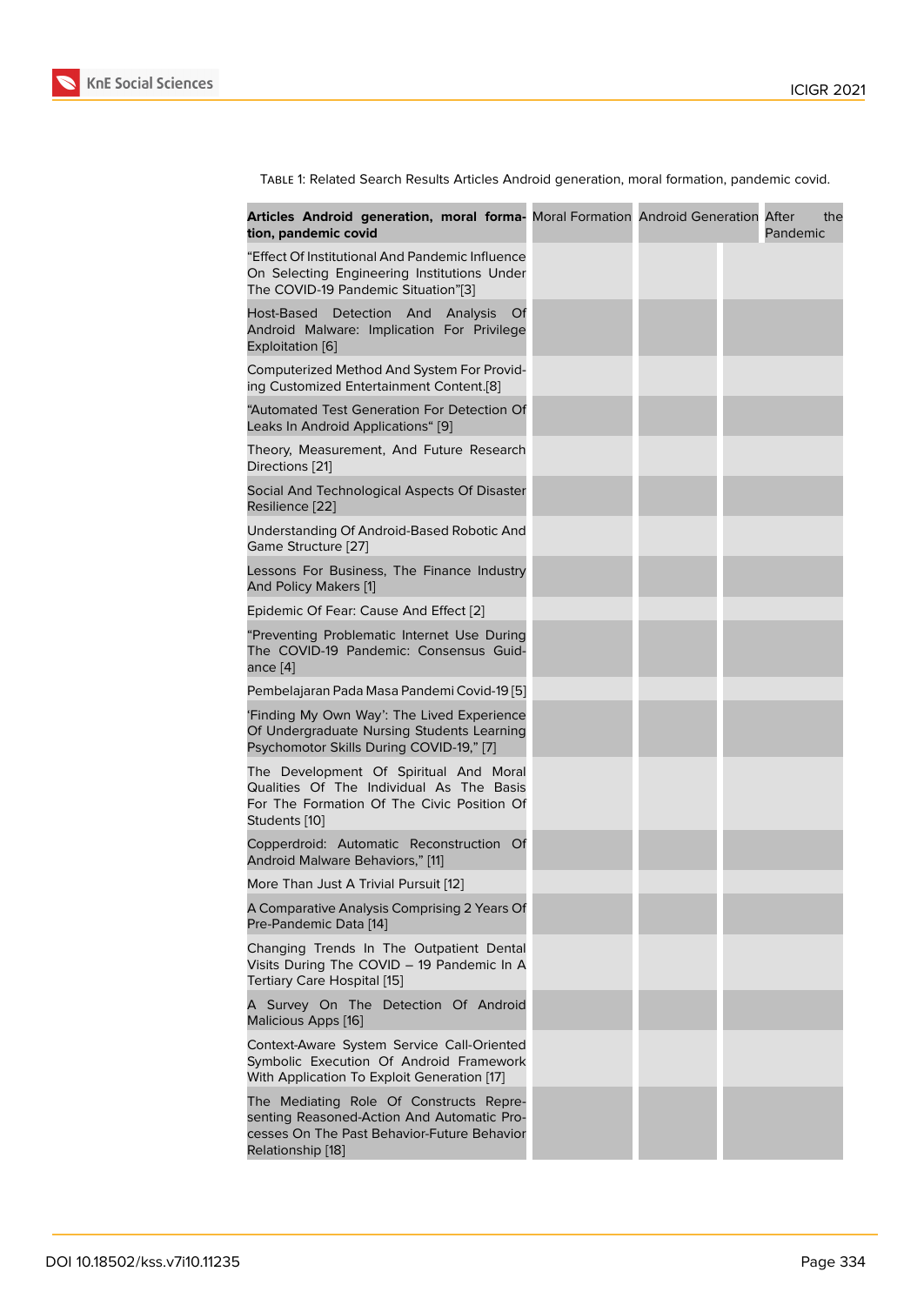| <b>Articles Android generation, moral forma-</b> Moral Formation Android Generation After<br>tion, pandemic covid |  |  | Pandemic | the |
|-------------------------------------------------------------------------------------------------------------------|--|--|----------|-----|
| Peran Orang Tua Dalam Mendampingi Anak<br>Menggunakan Media Sosial Di Tengah Pan-<br>demi Covid-19, [19]          |  |  |          |     |
| Morality System And Method For Video Game<br>And Methode Forcreating, Story [20]                                  |  |  |          |     |
| the Problems of Online Learning: the Role of<br>Parents During the Covid - 19 Pandemic [24]                       |  |  |          |     |
| An Android Mobile RC4 Simulation For Educa-<br>tion, [25]                                                         |  |  |          |     |
| Game Learning To Optimize Learning In<br>Disaster Area [26]                                                       |  |  |          |     |
| Device And Process For Instructing Children In<br>Goal And Succes [28]                                            |  |  |          |     |
| Prophetic Parenting Sebagai Model Penga-<br>suhan Dalam Pembentukan Karakter (Akhlak)<br>Anak [29]                |  |  |          |     |

#### Table 2: Table continued.

#### **3.1. The Role of Parents**

The family has the first and significant role in fostering a family in religion, morals and character[20]. The family environment is the starting point for adulthood. Especially in today's era, parents have a lot of time and role in guarding against the hedonism style and the negative impact of globalization [21]. Parents spend almost every day with their children [and](#page-8-6) plenty of time directing and motivating.

Amid the Covid-19 pandemic, social media dramatically influences children, mainly. Often we find parents will buy a super[-so](#page-8-2)phisticated cellphone or Android with the desired model. HP can be positive or negative. They almost every day interact via HP. Through tasks including interacting with their friends via Android and spending time with gadgets [22][8]. The hope is that to minimize these negative impacts; it is necessary to have direct assistance from parents, set a good example for children, limit the use of gadgets, establish gadget-free areas, schedule the use of cellphones, do not provide full access, provi[de a](#page-8-4)[ct](#page-7-2)ivities for children appropriate, provide direction and teach children the importance of restraint.

### **3.2. School Policy During Pembelajaran Jarak Jauh (PJJ)**

With a joint meeting through a zoom meeting, a school policy has been formulated, a regulation setting regarding the results of a discussion with many opinions, views and considerations of school principals, teachers, committees, parents and supervisors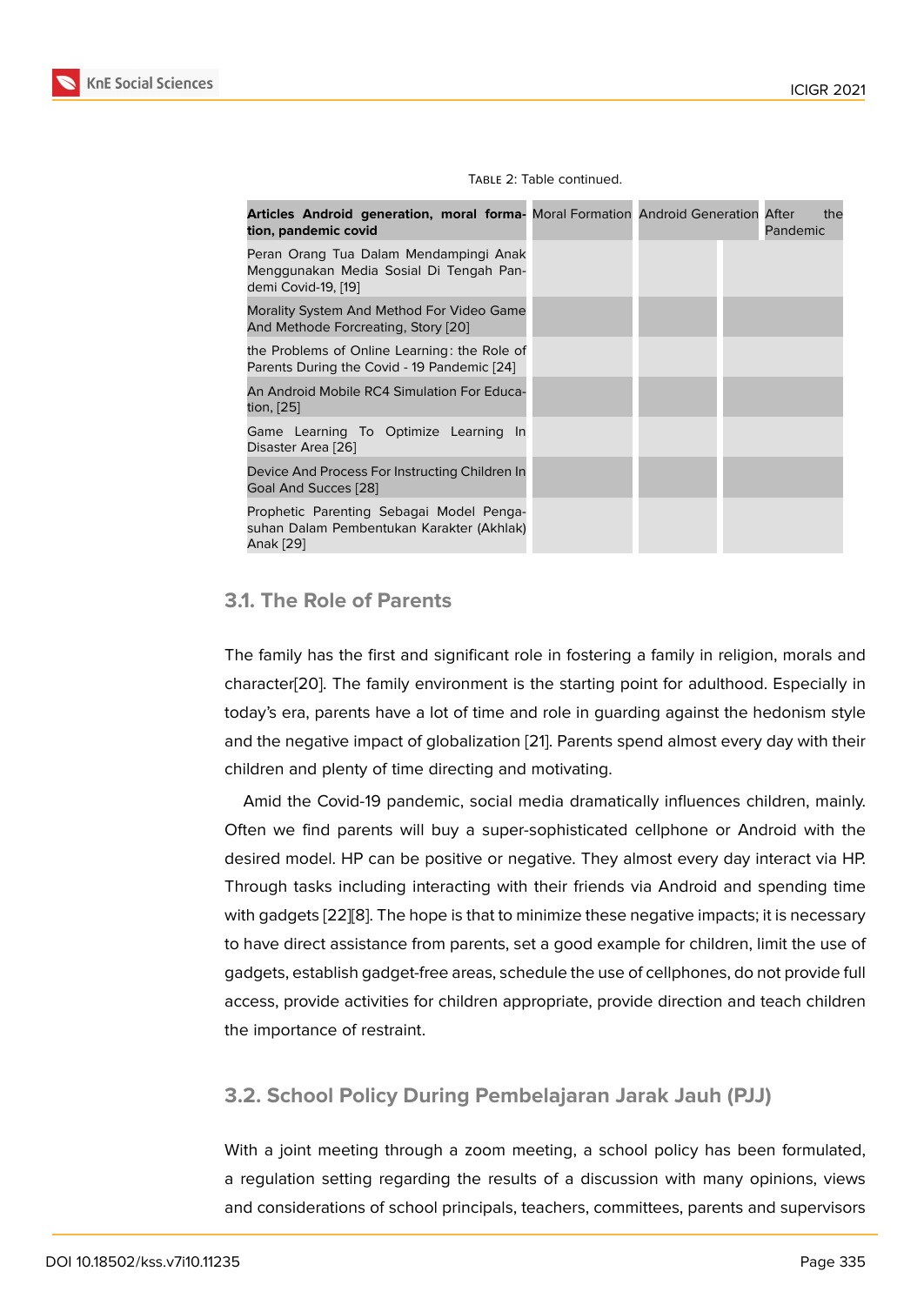regarding the use of android in the distance learning process (PJJ) [23][ 24]. Schools give full rights to the learning process of students to use Android as a learning medium. Accessing teaching materials, learning videos, doing assignments and accessing learning games to ward off student boredom [25]. However, there need[s to](#page-8-10) rule in using Android according to their portion and not accessing others. Second, the school's policy is to provide education [26] [27] [28] Through zoom meetings, classrooms, google forms for evaluation, and scheduled discussions, [par](#page-8-8)ents know their children's activities. Thus parents are expected to be able to supervise and accompany children so that children continue to interact wel[l an](#page-8-9)[d be](#page-8-5) [mo](#page-8-11)nitored [29].

# **4. Conclusion**

In the conditions of the Covid-19 pandemic, children use the internet more often, which is very helpful in learning activities. Still, behind that it also has the potential to encourage children to do harmful things from online games, playing tik-tok, accessing content that is not suitable for viewing on the internet. Specifically, students need assistance from parents and are assisted by school policies related to the use of Android in learning. Thus the child does not act against the wishes of parents and teachers.

## **References**

- [1] Billio M, Varotto S. A new world post Covid-19: Lessons for business, the finance industry and policy makers. Innovation in Business, Economics & Finance. Volume 1 2020. https://doi.org/10.30687/978-88-6969-442-4
- <span id="page-6-0"></span>[2] Ali MQ. Epidemic of fear: Cause and effect. 2020. AIJR Preprints. Available from: https://preprints.aijr.org/index.php/ap/preprint/view/50
- <span id="page-6-1"></span>[3] Mahajan P, Patil V. Making it normal for 'new' enrollments: Effect of institutional and pandemic influence on selecting engineering institutions under the COVID-19 pandemic situation. Heliyon. 2021;7(10):e08217. 1-12. https://doi.org/10.1016/j.heliyon.2021.e08217
- <span id="page-6-2"></span>[4] Király O, et al. Preventing problematic internet use during the COVID-19 pandemic: Consensus guidance. Comprehensive Psychiatry. 2020;100:1–4. https://doi.org/10.1016/j.comppsych.2020.152180
- <span id="page-6-4"></span><span id="page-6-3"></span>[5] Herliandry LD, Nurhasanah N, Suban ME, Kuswanto H. Pembelajaran pada masa pandemi Covid-19. JTP - Jurnal Teknologi Pendidikan. 2020;22(1):65–70. https://doi.org/10.21009/jtp.v22i1.15286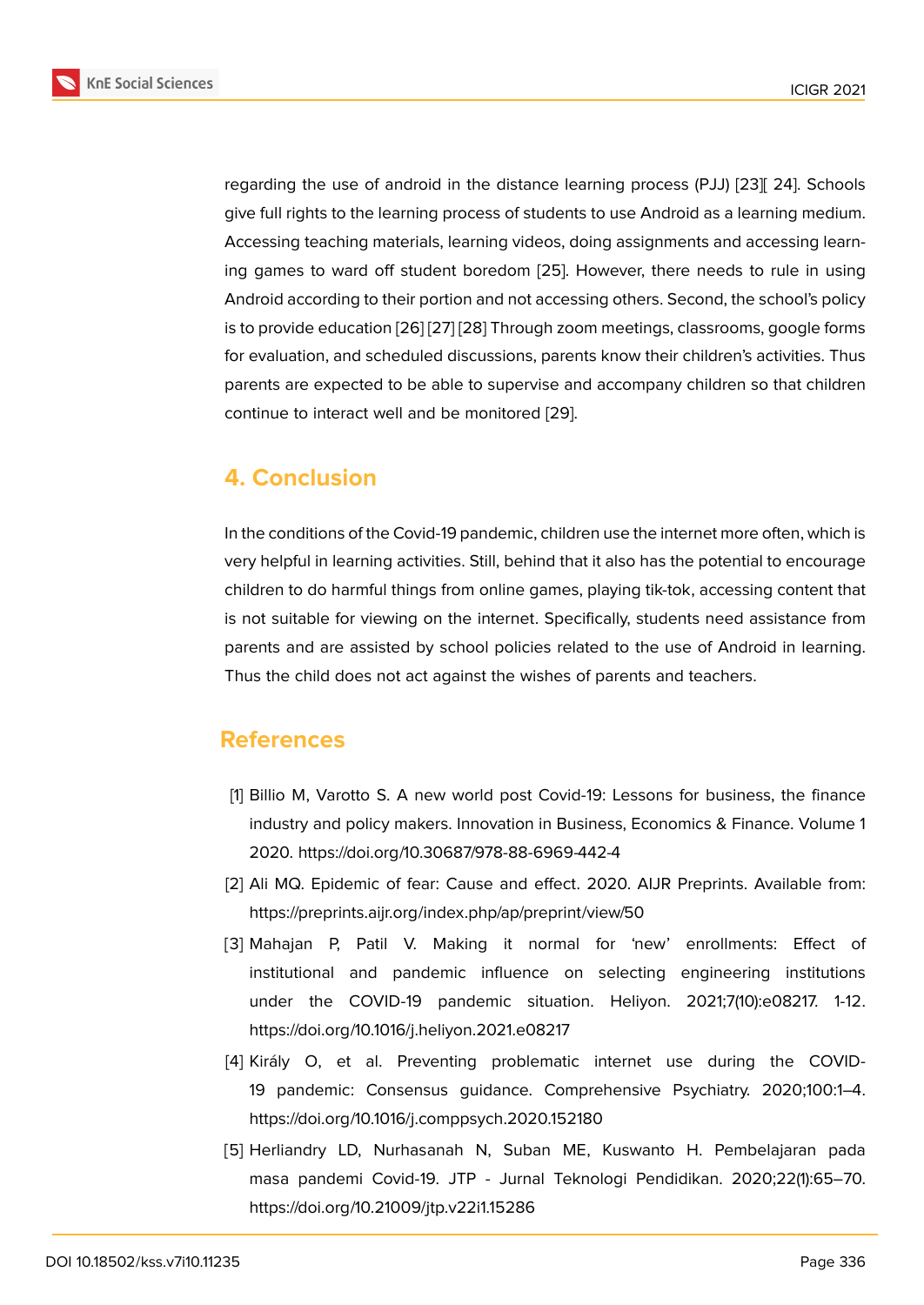

- <span id="page-7-0"></span>[6] Ashawa M, Morris S. Host-based detection and analysis of android malware: Implication for privilege exploitation. International Journal for Information Security Research (IJISR). 2019;9(2):871–880. https://doi.org/10.20533/ijisr.2042.4639.2019.0100
- <span id="page-7-1"></span>[7] Aldridge FMD, Msn EM. 'Finding my own way': The lived experience of undergraduate nursing students learning psychomotor skills during COVID-19. Teaching and Learning in Nursing. 2021;16:4.347-351 https://doi.org/10.1016/j.teln.2021.07.002
- <span id="page-7-2"></span>[8] W PM Knight FW. Computerized method and system for providing customized entertainment content. Patent Publication Number WO/2015/148693. https://patentscope.wipo.int/search/en/detail.jsf?docId=WO2015148693
- <span id="page-7-4"></span>[9] Zhang H, Wu H, Rountev A. Automated test generation for detection of leaks in Android applications. Proceedings of the 11th International Workshop on Automation of Software Test. May 2016 Pages 64–70https://doi.org/10.1145/2896921.2896932
- <span id="page-7-10"></span>[10] Litvak RA, Zhunusova KS. The development of spiritual and moral qualities of the individual as the basis for the formation of the civic position of students. (Chelyabinsk State Institute of Cultur. 2020;3:131–138. https://doi.org/10.7442/2071-9620-2020-12- 3-131-138
- <span id="page-7-3"></span>[11] Tam K, Khan SJ, Fattori A, Cavallaro L. CopperDroid: Automatic reconstruction of android malware behaviors. 2015;Feb:8–11. https://doi.org/10.14722/ndss.2015.23145
- <span id="page-7-5"></span>[12] Columb D, Griffiths MD, O'Gara C. Online gaming and gaming disorder: More than just a trivial pursui.t Irish Journal of Psychological Medicine. 39 (1) 2019. 31-42 https://doi.org/10.1017/ipm.2019.31
- <span id="page-7-6"></span>[13] Iswantiningtyas V, Pascarini AR. Interaksi sosial dan konsep diri dengan kecanduan games online pada dewasa awal. Jurnal Psikologi. 2016;173(1):167–173.
- <span id="page-7-11"></span>[14] Cakiroglu S, Soylu N, Gormez V. Re-evaluating the digital gaming profiles of children and adolescents during the Covid-19 pandemic: A comparative analysis comprising 2 years of pre-pandemic data. ADDICTA Turkish Jurnal Addicta. 2021;8(1):51–57. https://doi.org/10.5152/addicta.2021.21019
- <span id="page-7-7"></span>[15] Madi M, Kumar M, Vargas P, Vineetha R, Pentapati KC. Changing trends in the outpatient dental visits during the COVID–19 pandemic in a tertiary care hospital. Saudi Jurnal Biologi Science. 2021;28(8):4437–4441. https://doi.org/10.1016/j.sjbs.2021.04.038
- <span id="page-7-8"></span>[16] Sahay SK, Sharma A. A survey on the detection of android malicious apps. Advances in Intelligent Systems and Computing. 2019;924:437–446. https://doi.org/10.1007/978-981-13-6861-5\_38
- <span id="page-7-9"></span>[17] Luo L, et al. Context-aware system service call-oriented symbolic execution of android framework with application to exploit generation. Arxiv. 2 nov 2016.1-16